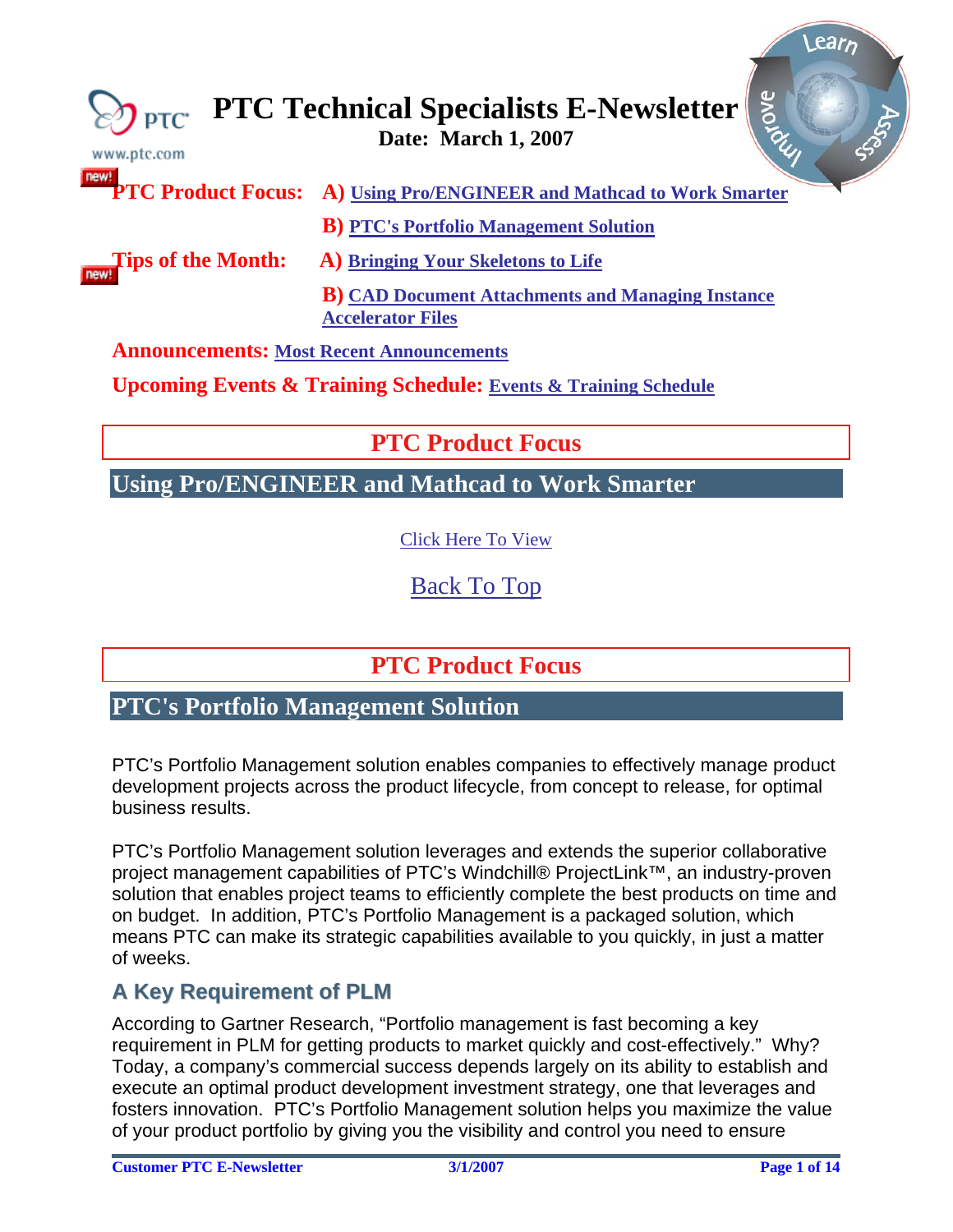appropriate funding allocations and resource assignments. By delivering proven business metrics, such as net present value and internal rates of return, coupled with a configurable scorecard approach, Portfolio Management enables managers to continuously measure the costs, risks, and payoff potential for every emerging product. With tools such as easy-to-read data 'dashboards', up-to-the-minute status reports, and detailed analysis, you can select and 'nurture' the very best of your emerging products; putting resources solely behind the truly promising initiatives.

|                                       | <sup>e</sup> Dashboard - Microsoft Internet Explorer |                                  |                                                                                                              |                                                                                                                                                 |                                                      | - 08                             |
|---------------------------------------|------------------------------------------------------|----------------------------------|--------------------------------------------------------------------------------------------------------------|-------------------------------------------------------------------------------------------------------------------------------------------------|------------------------------------------------------|----------------------------------|
|                                       | File Edit View Favorites Tools Help                  |                                  |                                                                                                              |                                                                                                                                                 |                                                      |                                  |
|                                       |                                                      |                                  |                                                                                                              |                                                                                                                                                 |                                                      |                                  |
|                                       |                                                      |                                  | <b>Oback ・ ○ - × 日 台 ○ Search ☆ Favorites ④ 〇 - 〇 〇 - 〇 〇 - 〇 〇 名</b>                                        |                                                                                                                                                 |                                                      |                                  |
|                                       |                                                      |                                  |                                                                                                              | Address & Http://centerv01.ptc.com/Windchil/hetmarkets/jsp/customReports/projectDashboard.jsp?oid=project%7Ewt.projectna.fronct2W3A23191468u8=1 |                                                      | $\times$ $52$ Go.<br>LIN DF      |
| Windchill-                            |                                                      |                                  |                                                                                                              |                                                                                                                                                 | Leam   Help   Publications   E-mail Page   Hot Links | Copy Page                        |
|                                       |                                                      |                                  |                                                                                                              |                                                                                                                                                 |                                                      |                                  |
|                                       |                                                      |                                  |                                                                                                              |                                                                                                                                                 | Search                                               | De                               |
|                                       | Home Product Project Change Library Reports          |                                  |                                                                                                              |                                                                                                                                                 |                                                      |                                  |
|                                       |                                                      |                                  | Projects List   Dashboard   Details Folders Plan Team Resources Meetings Assignments Forum Reports Templates |                                                                                                                                                 |                                                      |                                  |
|                                       | Recent Projects                                      | M <sup>e</sup> D                 |                                                                                                              |                                                                                                                                                 |                                                      |                                  |
|                                       |                                                      |                                  |                                                                                                              |                                                                                                                                                 |                                                      |                                  |
|                                       | <b>Project State:</b>                                | IM.                              | Project Phase: Kickoff                                                                                       | Project Category: General<br>M.                                                                                                                 | ×                                                    | <b>Fielnast</b>                  |
|                                       |                                                      |                                  |                                                                                                              |                                                                                                                                                 |                                                      |                                  |
| <b>Bashhoard View</b><br>$\mathbf{v}$ |                                                      |                                  |                                                                                                              |                                                                                                                                                 | Current View: Summary Artisties                      | v                                |
| Challenger 660 Combine                | ÷                                                    | Concept                          | Planning                                                                                                     | <b><i><u>C</u></i></b> Development                                                                                                              | Validation                                           | C Ramp-Up                        |
|                                       | <b>Actual Finish</b>                                 | Estimated Faugh.                 | Extenatus Finish                                                                                             | <b>Emmated Faces</b>                                                                                                                            | <b>Emmated Finish</b>                                | Emmated Finish                   |
|                                       |                                                      | Aug 18, 2004                     | Sep 29, 2004                                                                                                 | Jan 06, 2005                                                                                                                                    | Jan 14, 2005                                         | Jan 17, 2005                     |
|                                       | <b>Dudget</b>                                        | <b>Artual Finish</b>             | <b>Actual Finish</b>                                                                                         | <b>Actual Finish</b>                                                                                                                            | <b>Actual Finish</b>                                 | Astual Finish                    |
|                                       | \$4,000,000                                          |                                  |                                                                                                              |                                                                                                                                                 |                                                      |                                  |
|                                       | <b>Autual Cost</b>                                   |                                  |                                                                                                              |                                                                                                                                                 |                                                      |                                  |
|                                       | \$0.00                                               | 99%                              | 0% E                                                                                                         | 0% L                                                                                                                                            | 0% E                                                 | 0% E                             |
| <b>DT Series Tractor</b>              | ಂ                                                    |                                  |                                                                                                              |                                                                                                                                                 |                                                      |                                  |
|                                       |                                                      | Concept                          | <b>C</b> Planning                                                                                            | <b><i><u>C</u></i></b> Development                                                                                                              | <b>C</b> Validation                                  | C Ramp Up                        |
|                                       | Aubual Finish                                        | Edinated Finish                  | Extensive & Finish                                                                                           | Edinated Finish                                                                                                                                 | <b>Extensive Finish</b>                              | <b>Edinated Final</b>            |
|                                       |                                                      | Aug 16, 2004                     | Sep 29, 2004                                                                                                 | FOOD RD est.                                                                                                                                    | Jan 26, 2005                                         | Jan 27, 2005                     |
|                                       | <b>Budget</b><br>\$9,250,000                         | <b>Ashcal Finish</b>             | <b>Astual Finish</b>                                                                                         | Actual Finish                                                                                                                                   | Astual Finish                                        | <b>Astual Forum</b>              |
|                                       | <b>Astaal Cost</b>                                   | Aug 18, 2004                     | Sec 20, 2004                                                                                                 | Jan 06, 2005                                                                                                                                    | Jan 26, 2005                                         |                                  |
|                                       | \$0.00                                               | 100% B                           | 100% 1                                                                                                       | 100% 8                                                                                                                                          | 100%                                                 | 75%                              |
| Farmhand 222 Loader                   | $\bullet$ , $\circ$                                  |                                  |                                                                                                              |                                                                                                                                                 |                                                      |                                  |
|                                       |                                                      | Concept                          | Planning                                                                                                     | <b>C</b> Development                                                                                                                            | Validation                                           | E Ramp-Up                        |
|                                       | <b>Actual Finish</b>                                 | Estmated Finish                  | Extra sted Finish                                                                                            | <b>Extinuded Finish</b>                                                                                                                         | <b>Edinated Finish</b>                               | Extensive Finish                 |
|                                       |                                                      | Aug 10, 2004                     | Bes 29, 2004                                                                                                 | Jan 06, 2005                                                                                                                                    | Jan 14, 2005                                         | Jan 17, 2005                     |
|                                       | <b>Budget</b>                                        | <b>Alfrid Finish</b>             | <b>Actual Finish</b>                                                                                         | <b>Actual Finish</b>                                                                                                                            | <b>Actual Finish</b>                                 | <b>Athual Finish</b>             |
|                                       | 9 3,750,000                                          | Aug 16, 2004                     | Sep 29, 2004                                                                                                 |                                                                                                                                                 |                                                      |                                  |
|                                       | <b>Pullaul Cost</b>                                  | 100%                             | 100%                                                                                                         | 90%                                                                                                                                             | 0% E                                                 | 0% E                             |
|                                       | \$0.00                                               |                                  |                                                                                                              |                                                                                                                                                 |                                                      |                                  |
| Gleaner C62 Combine                   | 800                                                  | Concept                          | Planning                                                                                                     | <b>C</b> Development                                                                                                                            | <b>C</b> Validation                                  | C Ramp Up                        |
|                                       | <b>Pullaut Finish</b>                                |                                  |                                                                                                              |                                                                                                                                                 | Extenated Finish                                     |                                  |
|                                       |                                                      | Estimated Finish<br>Aug 16, 2004 | Estimated Finish<br>Sep 29, 2004                                                                             | <b>Estimated Finish</b><br>Jan 06, 2005                                                                                                         | Jan 14, 2005                                         | Estimated Finish<br>Jan 17, 2005 |
|                                       | <b>Budget</b>                                        | <b>Alfual Finish</b>             | <b>Artual Finish</b>                                                                                         | <b>Arhant Finish</b>                                                                                                                            | <b>Albual Finish</b>                                 | <b>Artual Fasion</b>             |
|                                       | 9 3.500.000                                          | Aug 16, 2004                     |                                                                                                              |                                                                                                                                                 |                                                      |                                  |
|                                       | <b>Actual Cost</b>                                   | a menda                          |                                                                                                              |                                                                                                                                                 |                                                      |                                  |
|                                       |                                                      |                                  |                                                                                                              |                                                                                                                                                 |                                                      |                                  |



Track status at anytime with the portfolio "dashboard"; Use bubble charts to assess performance and risk.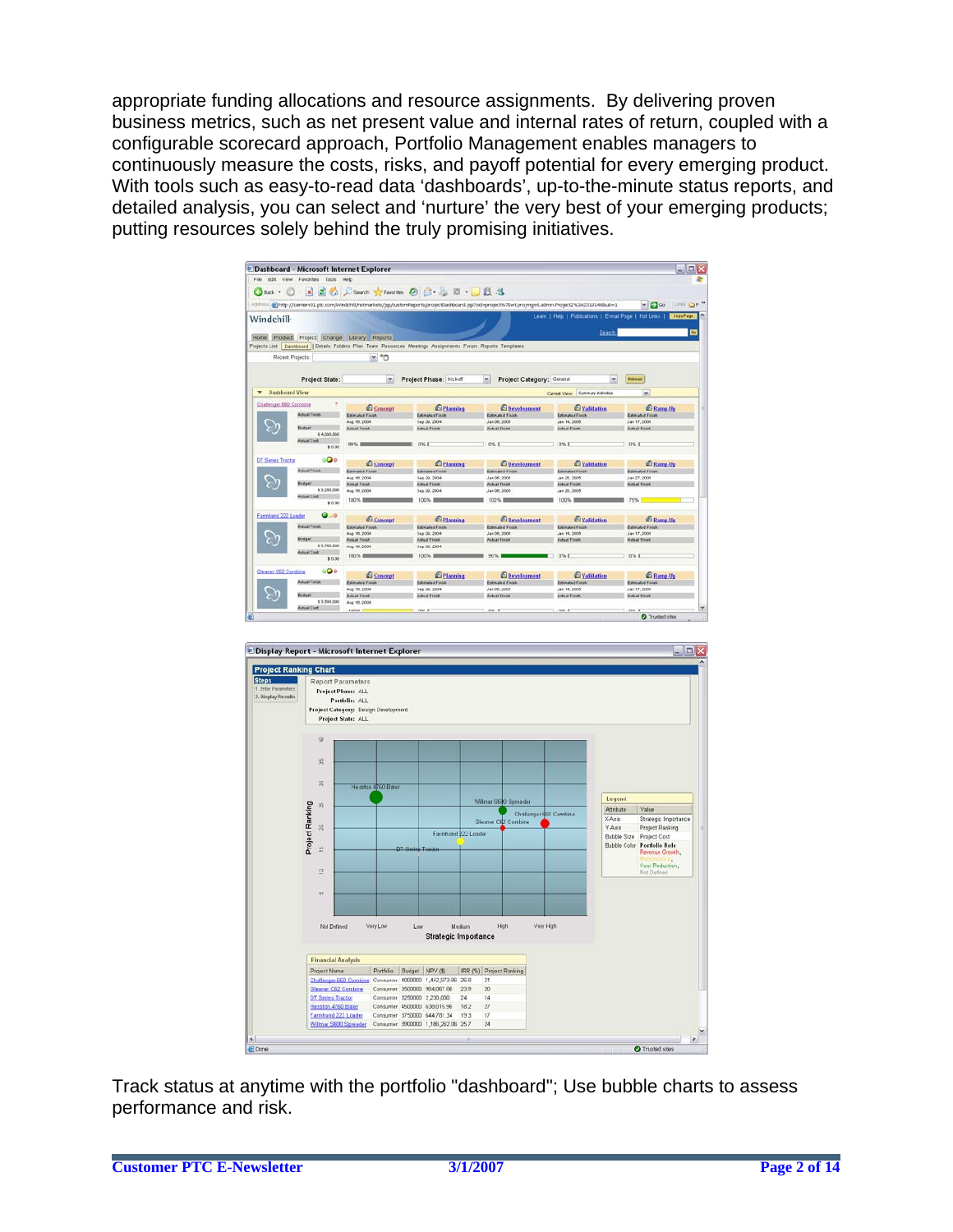## **Efficient Project Collaboration**

PTC's Portfolio Management solution provides exceptional project collaboration tools that project teams need to effectively collaborate throughout product development, and efficiently execute the project plan. Because the solution adds value to product development teams, your engineers and designers will use it in their daily work, thus keeping project information current. In this way, portfolio decisions are based on current data; there's no need to enter project information separately. The result: a solution that makes it easy to determine the right projects, and then execute those projects the right way.

## **Key Benefits**

## **Total pipeline visibility**

When managing a large portfolio of product development projects, it's difficult to ascertain which products show true promise and which should be fixed or canceled. With clear visibility of performance and resource allocations across the pipeline, you can make better that are better aligned with corporate goals. By providing you with both 'big picture' and 'drill down' viewing into projects, PTC's Portfolio Management solution gives you total control over your project portfolio, so you can reallocate resources as necessary, for superior business results.

### **Focus on the winners**

With the intelligence and confidence you derive from PTC's Portfolio Management solution, it's easy to separate the 'winners' from the 'losers', and objectively make the tough 'go' or 'no-go' decisions that drive growth and profits. With more precisely targeted resource allocation, your business saves money by eliminating projects with little or no chance of success, and boosts revenue by launching more products that have a solid chance of becoming profitable.

### **Maximizing portfolio value**

Using proven business metrics, PTC's Portfolio Management solution continuously measures the costs, risks, and payoffs associated with each project in your portfolio. It gives you the power to track and optimize performance and attractiveness factors such as technical feasibility, market potential, financial reward, product complexity, and strategic fit. With this valuable information, in hand, you can easily balance risk and rewards across your whole product development portfolio, and maximize the likelihood of broad-based market and financial success.

## **Quick Start Implementation Approach**

PTC consultants use a proven, standardized implementation approach that will have PTC's Portfolio Management solution installed, configured, personalized, and available to your users and managers in a matter of a few weeks. Our knowledgeable, experienced, and skilled consultants build on PTC's leading technology to design and deliver a solution tailored to your specific needs.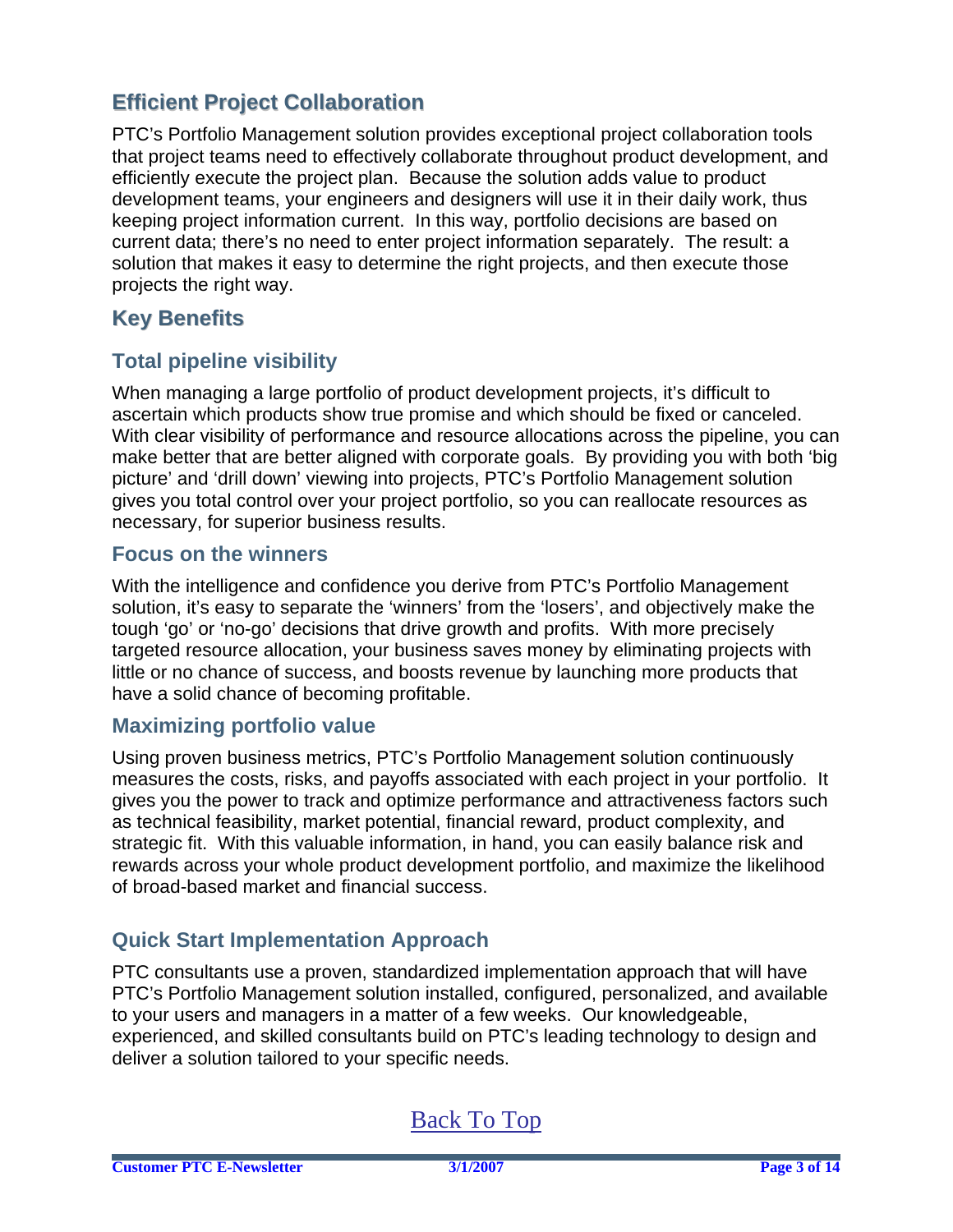# **Tips of the Month**

<span id="page-3-0"></span>**Bringing Your Skeletons to Life**

## [Click Here To View](http://members.shaw.ca/jpeng/newsletter/PTC_Technical_Specialists_E-Newsletter_03-01-2007_desktop.pdf)

# [Back To Top](#page-0-0)

# **Tips of the Month**

## **CAD Document Attachments and Managing Instance Accelerator Files**

PDMLink allows you to store attachments to CAD Documents. Attachments are considered secondary content. The Pro/ENGINEER model files are considered the primary content of a CAD Document. Attachments are useful when you create different representations of your CAD model and tie those to the CAD Model. Attachments are linked directly to the CAD model's CAD Document and the specific version and iteration that it was created from. It then becomes available to anyone who has access to the CAD Document. You won't have to create a new one every time you are asked or have to manage them on your workstation.

It is easy to add an attachment to your CAD Document right from Pro/ENGINEER. With the model in your workspace and open in Pro/ENGINEER select File / Save a Copy. Then select the file type you wish to create. In the following figure STEP was selected.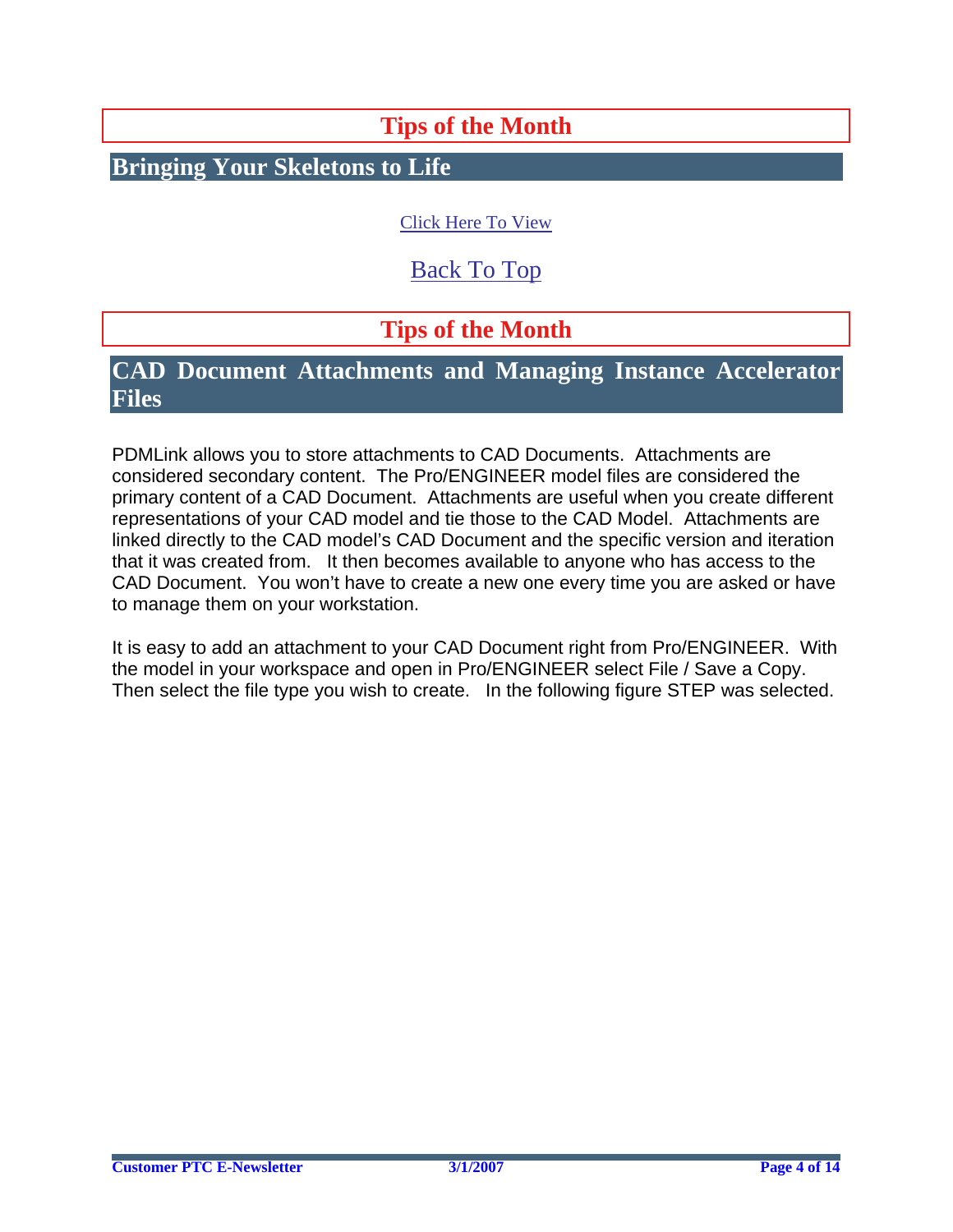

If you want the file to be saved as an attachment, check the box next to "Save new files to model's CAD Document". When you select OK, if the CAD Document is not checked out you will be prompted to do so, since you will be modifying it.

You can also add other file types. For instance you may want to add a Shrinkwrap to be sent to a supplier or customer.

|          | Model Name 610126.ASM                  |        |
|----------|----------------------------------------|--------|
| New Name | 610126_sw0001                          |        |
| Type     | Shrinkwrap                             |        |
|          | Save new files to model's CAD Document |        |
|          | ок                                     | Cancel |

After check in the CAD Document properties page will show the two files in the attachments table. They are available for downloaded directly from this page.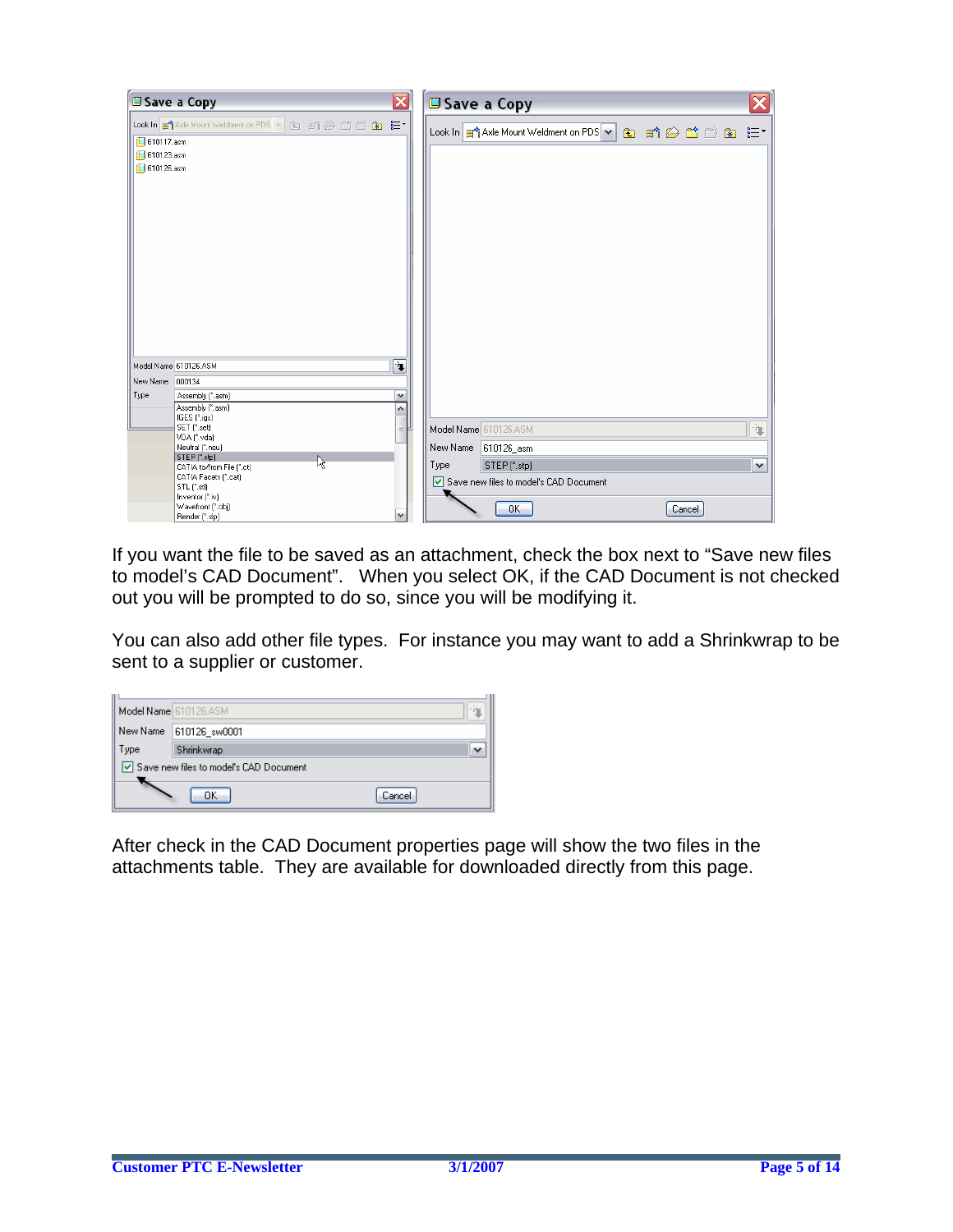| 卽<br>Details of 610126.asm           |                              |                                                                                                                                                                                                                                        |                                                             |                        |                                  |                        |                                                   |                                                                                                                                            |                                                                                             |
|--------------------------------------|------------------------------|----------------------------------------------------------------------------------------------------------------------------------------------------------------------------------------------------------------------------------------|-------------------------------------------------------------|------------------------|----------------------------------|------------------------|---------------------------------------------------|--------------------------------------------------------------------------------------------------------------------------------------------|---------------------------------------------------------------------------------------------|
|                                      |                              | <b>U WELDMENT, MAIN AXLE MNT</b>                                                                                                                                                                                                       |                                                             | <b>Edit Properties</b> |                                  | $\vee$ 60              |                                                   |                                                                                                                                            |                                                                                             |
| 匙<br>폰<br>m                          |                              | Organization ID: OEM<br>Responsible Product: Challenger 660 Combine<br>File Name: 610126.asm<br>Version: A2<br>Instance Type:<br>General Status: Checked in<br>Authoring Application: Pro/ENGINEER<br>Location:<br><b>Description:</b> | Number: 610126.ASM<br>Name: WELDMENT, MAIN AXLE MNT<br>Axle |                        | /Challenger 660 Combine/Steering |                        | <b>Team Name:</b><br>Dependencies Complete?: true | A4755<br>Created: 10 Feb 04 15:37<br>Created By: Dave Design Engineer<br>Updated By: Dave Design Engineer<br>Last Updated: 14 Feb 07 15:03 | 610126.asm - WELDMENT, MAIN AXLE MNT<br>State: In Work - Under Review - Released - Obsolete |
| $General -$                          | $\blacktriangledown$ Content |                                                                                                                                                                                                                                        |                                                             |                        |                                  |                        |                                                   |                                                                                                                                            | $\overline{?}$                                                                              |
| <b>Related Parts</b>                 |                              |                                                                                                                                                                                                                                        |                                                             |                        |                                  |                        |                                                   |                                                                                                                                            |                                                                                             |
| Associated Changes                   |                              | <b>File Name</b>                                                                                                                                                                                                                       |                                                             | Status                 | Content<br>Category              |                        | <b>File Size</b>                                  | <b>Last Updated</b>                                                                                                                        | <b>Updated By</b>                                                                           |
| Structure                            | 口                            | 610126.asm                                                                                                                                                                                                                             |                                                             | Current                | UGC                              | Pro/ENGINEER 311.73 KB |                                                   | 14 Feb 07 14:55                                                                                                                            | Dave Design Engineer                                                                        |
| Used By                              |                              |                                                                                                                                                                                                                                        |                                                             |                        |                                  |                        |                                                   |                                                                                                                                            |                                                                                             |
| References<br>Referenced By          |                              | $\nabla$ Attachments                                                                                                                                                                                                                   |                                                             |                        |                                  |                        |                                                   |                                                                                                                                            | $\left  \cdot \right $                                                                      |
| Family                               |                              | <b>File Name</b>                                                                                                                                                                                                                       |                                                             | Status                 | Download<br><b>Automatically</b> | Content<br>Category    | <b>File Size</b>                                  | <b>Last Updated</b>                                                                                                                        | <b>Updated By</b>                                                                           |
| Baselines                            | □                            | 610126 asm.stp                                                                                                                                                                                                                         |                                                             | Current                | No.                              | Export                 | 927.85 KB                                         | 14 Feb 07 15:03                                                                                                                            | Dave Design<br>Engineer                                                                     |
| Versions<br><b>Iteration History</b> | ◘                            | 610126 sw0001.prt                                                                                                                                                                                                                      |                                                             | Current                | No.                              | Export                 | 62.37 KB                                          | 14 Feb 07 15:03                                                                                                                            | Dave Design<br>Engineer                                                                     |
|                                      |                              |                                                                                                                                                                                                                                        |                                                             |                        |                                  |                        |                                                   |                                                                                                                                            |                                                                                             |

Notice the status is Current. This will indicate to the viewer that the attachment is up-todate. If it was not, the status would be Outdated.

If you were wondering what would happen if you did not check the check box, the file would be saved as CAD Document if you selected the workspace as the location. You could also save it to the file system.

| $\Box$ * $\Box$          | 610126 asm.stp $\begin{array}{ c c c c c }\n\hline\n\text{610126} & \text{as} & \text{610} & \text{610} & \text{610} & \text{610} & \text{610} & \text{610} & \text{610} & \text{610} & \text{610} & \text{610} & \text{610} & \text{610} & \text{610} & \text{610} & \text{610} & \text{610} & \text{610} & \text{610} & \text{610} & \text{610} & \text{610$ | Local content modified                                              | 14 Feb 07 23:10 | 610126_asm.stp    |
|--------------------------|----------------------------------------------------------------------------------------------------------------------------------------------------------------------------------------------------------------------------------------------------------------------------------------------------------------------------------------------------------------|---------------------------------------------------------------------|-----------------|-------------------|
| $\Box$ * $\vdash$ $\Box$ |                                                                                                                                                                                                                                                                                                                                                                | 610126 sw0001.prt $\oplus \boxdot \bigoplus$ Local content modified | 14 Feb 07 23:09 | 610126_sw0001.prt |

When you modify the Pro/ENGINEER model, the attachments will become outdated. This status will show on the workspace details page of the CAD Document.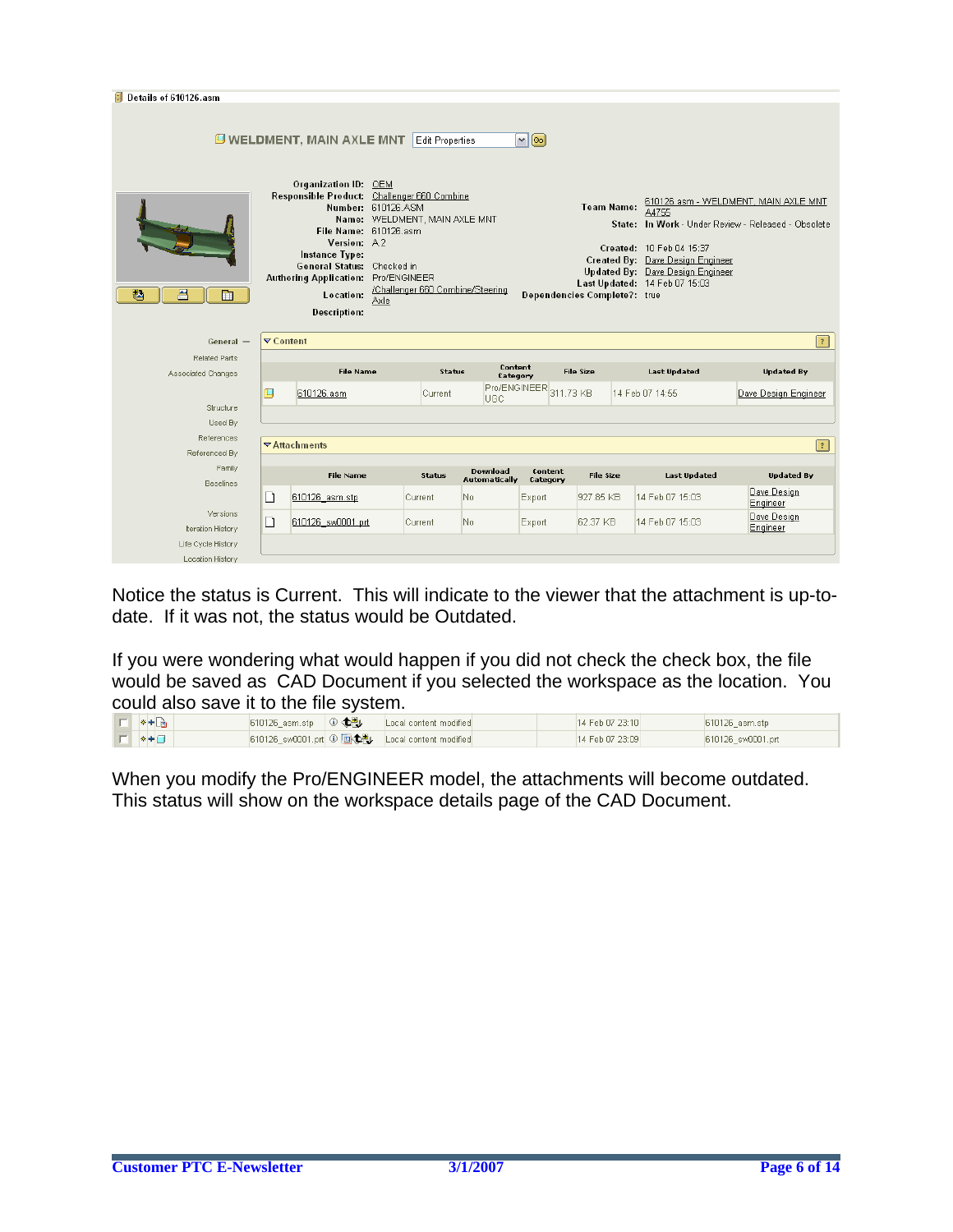#### 日 Workspace Copy of 610126.asm

| Go to Details of 610126.asm                     |   |                                                                                                                                                                                                                      |                                                                                    |                                                                                                                                       |                                  |                        |                              |                                                                                                                                                                                          |                                                       |
|-------------------------------------------------|---|----------------------------------------------------------------------------------------------------------------------------------------------------------------------------------------------------------------------|------------------------------------------------------------------------------------|---------------------------------------------------------------------------------------------------------------------------------------|----------------------------------|------------------------|------------------------------|------------------------------------------------------------------------------------------------------------------------------------------------------------------------------------------|-------------------------------------------------------|
|                                                 |   |                                                                                                                                                                                                                      |                                                                                    | <b>WELDMENT, MAIN AXLE MNT</b> Edit Properties                                                                                        |                                  | $\bullet$ $\circ$      |                              |                                                                                                                                                                                          |                                                       |
| $\Box$<br>⊜<br>血<br>lQ.                         |   | Organization ID: OEM<br>Responsible Product: Challenger 660 Combine<br>Version: A2<br>General Status: Checked out by you<br>Modified Status: Modified Locally<br>Authoring Application: Pro/ENGINEER<br>Description: | Number: 610126.ASM<br>File Name: 610126.asm<br>Location: /dave/Axle Mount Weldment | Name: WELDMENT, MAIN AXLE MNT<br>Instance Type: Not a family instance or generic<br>Status: Workspace Local Copy(Details of original) |                                  |                        | Dependencies Complete?: true | State: In Work - Under Review - Released - Obsolete<br>Created: 10 Feb 04 15:37<br>Created By: Dave Design Engineer<br>Updated By: Dave Design Engineer<br>Last Updated: 14 Feb 07 15:07 | Team Name: 610126.asm - WELDMENT, MAIN AXLE MNT A4755 |
| $General -$                                     |   | $\triangledown$ Content                                                                                                                                                                                              |                                                                                    |                                                                                                                                       |                                  |                        |                              |                                                                                                                                                                                          | $\vert$ ?                                             |
| Workspace Related Parts                         |   |                                                                                                                                                                                                                      | <b>File Name</b>                                                                   | Status                                                                                                                                | Content<br>Category              |                        | <b>File Size</b>             | <b>Last Updated</b>                                                                                                                                                                      | <b>Updated By</b>                                     |
| Workspace Structure<br>Workspace Used By        | 冚 | 610126.asm                                                                                                                                                                                                           |                                                                                    | Current                                                                                                                               | <b>UGC</b>                       | Pro/ENGINEER 321.31 kb |                              | 14 Feb 07 15:10                                                                                                                                                                          | Dave Design Engineer                                  |
| Workspace References<br>Workspace Referenced By |   |                                                                                                                                                                                                                      |                                                                                    |                                                                                                                                       |                                  |                        |                              |                                                                                                                                                                                          |                                                       |
| Workspace Family                                |   | $\nabla$ Attachments                                                                                                                                                                                                 |                                                                                    |                                                                                                                                       |                                  |                        |                              |                                                                                                                                                                                          | $\overline{?}$                                        |
|                                                 |   |                                                                                                                                                                                                                      | <b>File Name</b>                                                                   | <b>Status</b>                                                                                                                         | <b>Download</b><br>Automatically | Content<br>Category    | <b>File Size</b>             | <b>Last Updated</b>                                                                                                                                                                      | <b>Updated By</b>                                     |
|                                                 | n | 610126_asm.stp                                                                                                                                                                                                       |                                                                                    | Outdated                                                                                                                              | No.                              | Export                 | 927.84 kb                    | 14 Feb 07 15:07                                                                                                                                                                          | Dave Design<br>Engineer                               |
|                                                 |   |                                                                                                                                                                                                                      |                                                                                    |                                                                                                                                       |                                  |                        | 62.36 kb                     | 14 Feb 07 15:07                                                                                                                                                                          | Dave Design                                           |
|                                                 | n | 610126 sw0001.prt                                                                                                                                                                                                    |                                                                                    | Outdated                                                                                                                              | No.                              | Export                 |                              |                                                                                                                                                                                          | Engineer                                              |

This status can also be used as a gatekeeper to remind you that they need to be updated, removed or confirmed to be still valid.

There are two preferences that control the behavior of the attachments. These preferences are located in the contentcat.ini file, found in <Windchill>/codebase/com/ptc/windchill/cadx/cfg/default/ folder.

The behavior for each type of file, Content Category, that can be added as an attachment can be set in this file. Each category has the two preferences; <secondary\_content\_category>.markoutofdate and

<secondary\_content\_category>.download. The markoutofdate preference, when set to true, will mark an attachment Outdated if the CAD Document is iterated, revised or if the state changes. The download preference, when set to true, will automatically download the attachment when the CAD Document is added to a workspace.

Also, if the markoutofdate option is set to true, then you will be reminded to update the attachment on check in, if the model has changed but the attachments were not updated. You can update the attachments and check in again. Otherwise the conflict can be overridden from the Event Console with one of three options.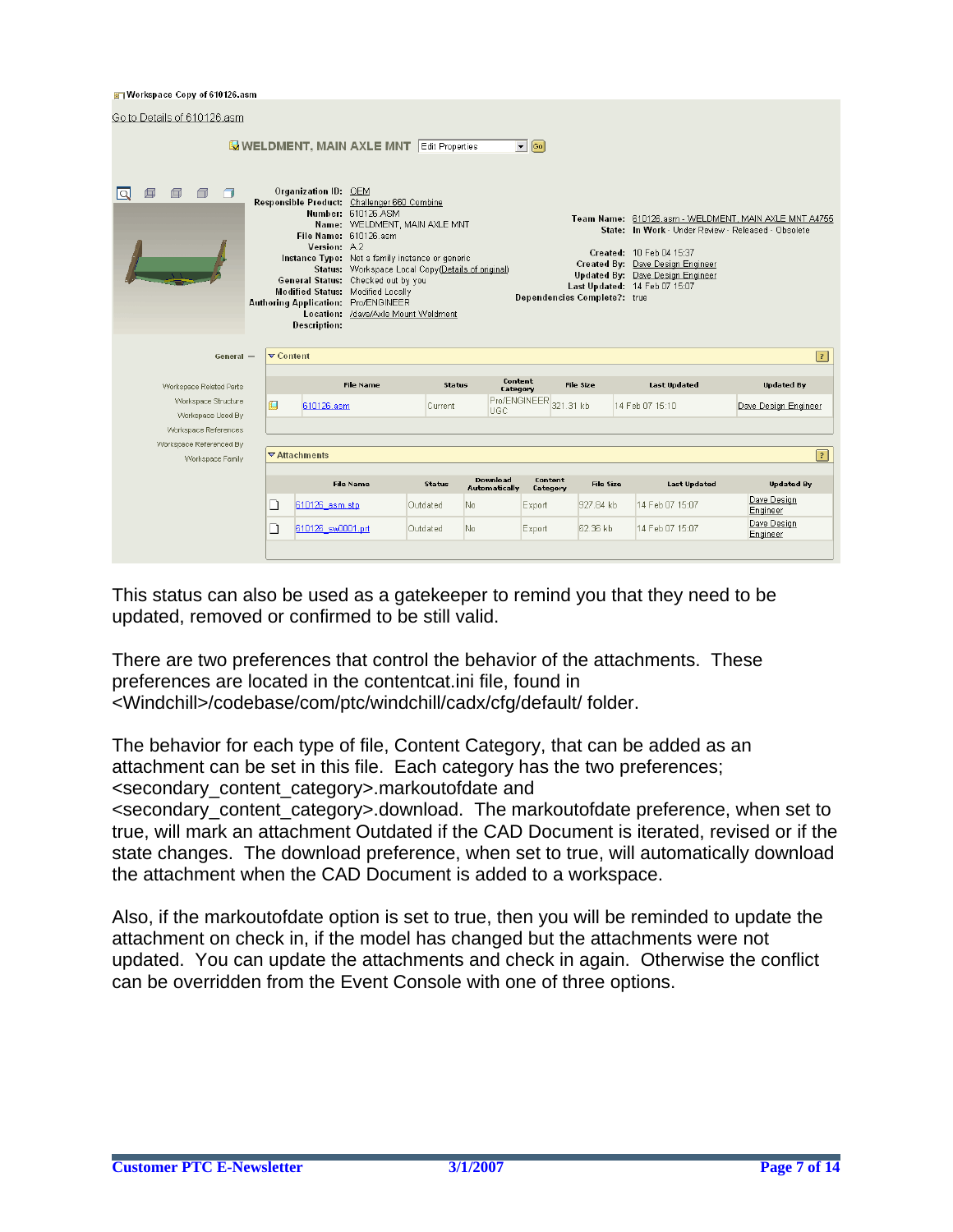|        | <b>Conflict Manager</b>        |                                                                                                                                                                                                                       |                                           |        | $\mathcal{P}$                     |
|--------|--------------------------------|-----------------------------------------------------------------------------------------------------------------------------------------------------------------------------------------------------------------------|-------------------------------------------|--------|-----------------------------------|
|        | Conflicts (1 of 1 items)       |                                                                                                                                                                                                                       |                                           |        | 驆<br>$View:$ Default $\mathbf{v}$ |
|        | Retry Options: [ - Set]        |                                                                                                                                                                                                                       |                                           |        |                                   |
| $\Box$ | <b>Name</b>                    | Retry Option                                                                                                                                                                                                          | Description                               | Number | File Name                         |
| О      | WELDMENT,<br>MAIN AXLE<br>MNT. | Ignore stale secondary contents during checkin<br>$\cdot$<br>Ignore stale secondary contents during checkin<br>Remove stale secondary contents during checkin<br>Ŋ<br>Reset the outofdate status of secondary content | Objects with stale secondary c 610126.ASM |        | 610126.asm                        |
|        | <b>Conflict Description:</b>   |                                                                                                                                                                                                                       |                                           |        |                                   |
|        |                                | Objects with stale secondary content can't be checkedin.                                                                                                                                                              |                                           |        |                                   |
|        |                                |                                                                                                                                                                                                                       |                                           |        |                                   |
|        |                                |                                                                                                                                                                                                                       |                                           |        |                                   |
|        |                                |                                                                                                                                                                                                                       |                                           |        |                                   |

- "Ignore stale secondary contents during check in" This will check in the CAD Document and keep the Outdated attachments. Use this if you plan to change the model again and the updated attachments aren't needed in the mean time.
- "Remove stale secondary contents during check in" This will check in the CAD Document and remove the attachments from this iteration. Use this if you plan to change the model again and the updated attachments aren't needed in the mean time but you don't want the outdated attachments on the CAD Document.
- "Reset the outofdate status of secondary content" This will set the status to Current. Use this if the changes to the model don't impact the attachments.

## **Managing Instance Accelerator Files**

You can reduce much of the time required to retrieve an instance of a part or assembly from disk by saving the instance in a special file called an instance accelerator file. Each instance is saved in its own unique accelerator file, named instancename.xpr for part instances and instancename.xas for assembly instances. These files can also be used in PDMLink and are managed as CAD Document Attachments. You simply follow the same process you use today to create and update the instance accelerator files.

As an example, you create and verify a family table.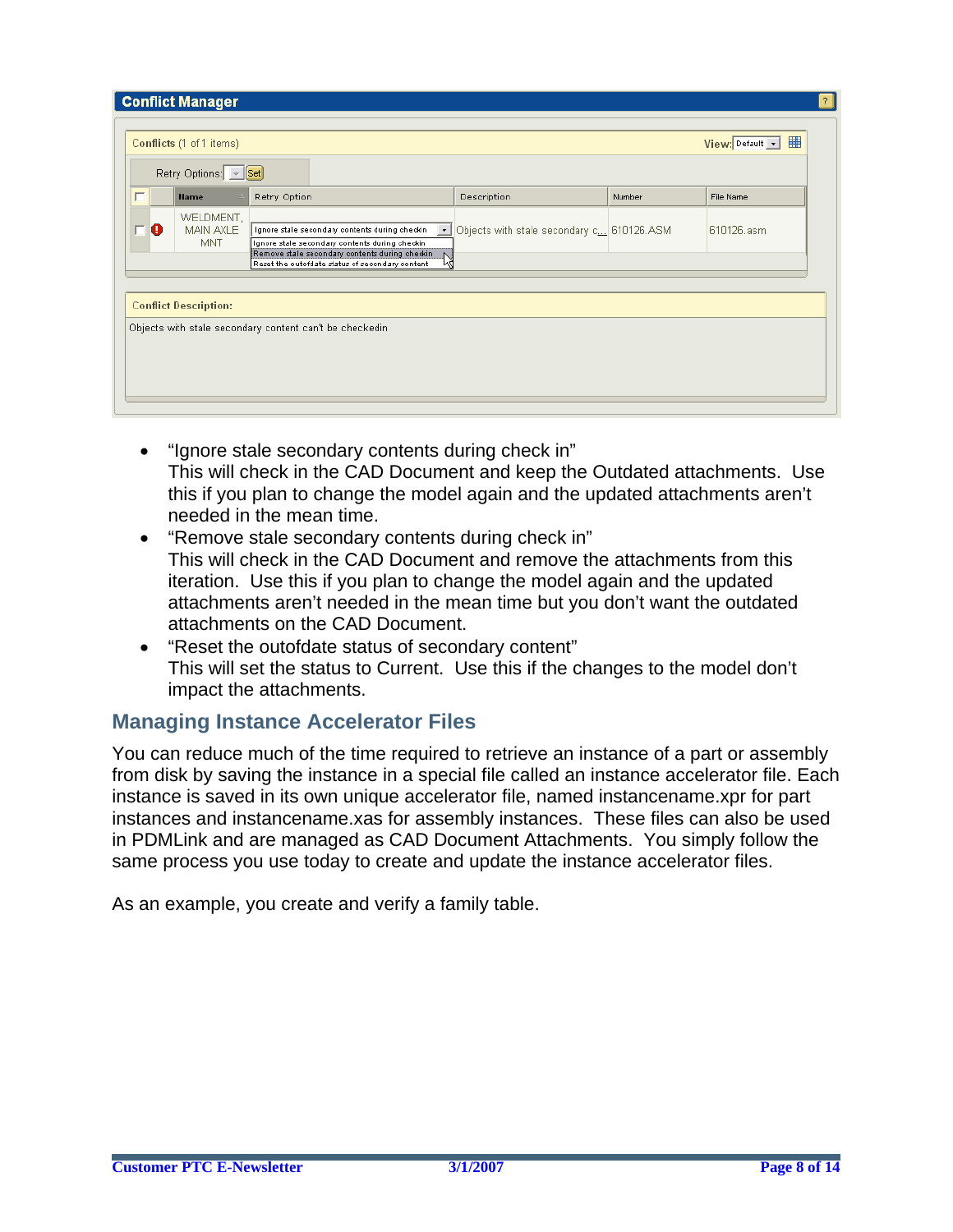|      | Family Table : 15-220300-000<br>File Edit Insert Tools |                        |           |              |        | $\overline{a}$ |  |
|------|--------------------------------------------------------|------------------------|-----------|--------------|--------|----------------|--|
|      | Look In: 15-220300-000                                 | $\vee$                 |           | 白英鱼扁形异哺的双名团团 |        |                |  |
| Type | Instance Name                                          | Common Name            | p55<br>P0 | d2           | d3     | d19            |  |
|      | 15-220300-000                                          |                        | 36        | 33.00        | 30.00  | 10.0           |  |
|      | 15-220300-001                                          |                        | 40        | 43.00        | 40.00  | 9.0            |  |
|      | 15-220300-002                                          |                        | 60        | 58.00        | 55.00  | 6.0            |  |
|      | 15-220300-003                                          |                        | 50        | 51.00        | 47.00  | 7.2            |  |
|      | 15-220300-004                                          |                        | 24        | 23.00        | 20.00  | 15.0           |  |
|      |                                                        | $\left  \cdot \right $ |           | III.         |        | ≯              |  |
|      | 0K                                                     |                        | Open      |              | Cancel |                |  |

Then select File / Instance Operations and Update from the Instance Accelerator Options dialog.

| Instance Accelera X<br><b>Using Options</b><br>Always<br>Explicit<br>$\bigcirc$ None $\qquad$<br>Instance<br>15-220300-000.PRT<br>Update<br>Purge<br>Close |  |
|------------------------------------------------------------------------------------------------------------------------------------------------------------|--|
| Confirm                                                                                                                                                    |  |
| ?.<br>4 instances will be updated. Confirm to continue or cancel to quit.                                                                                  |  |
| Yes<br>Nο                                                                                                                                                  |  |
|                                                                                                                                                            |  |

Each instance will now have an accelerator file as an attachment.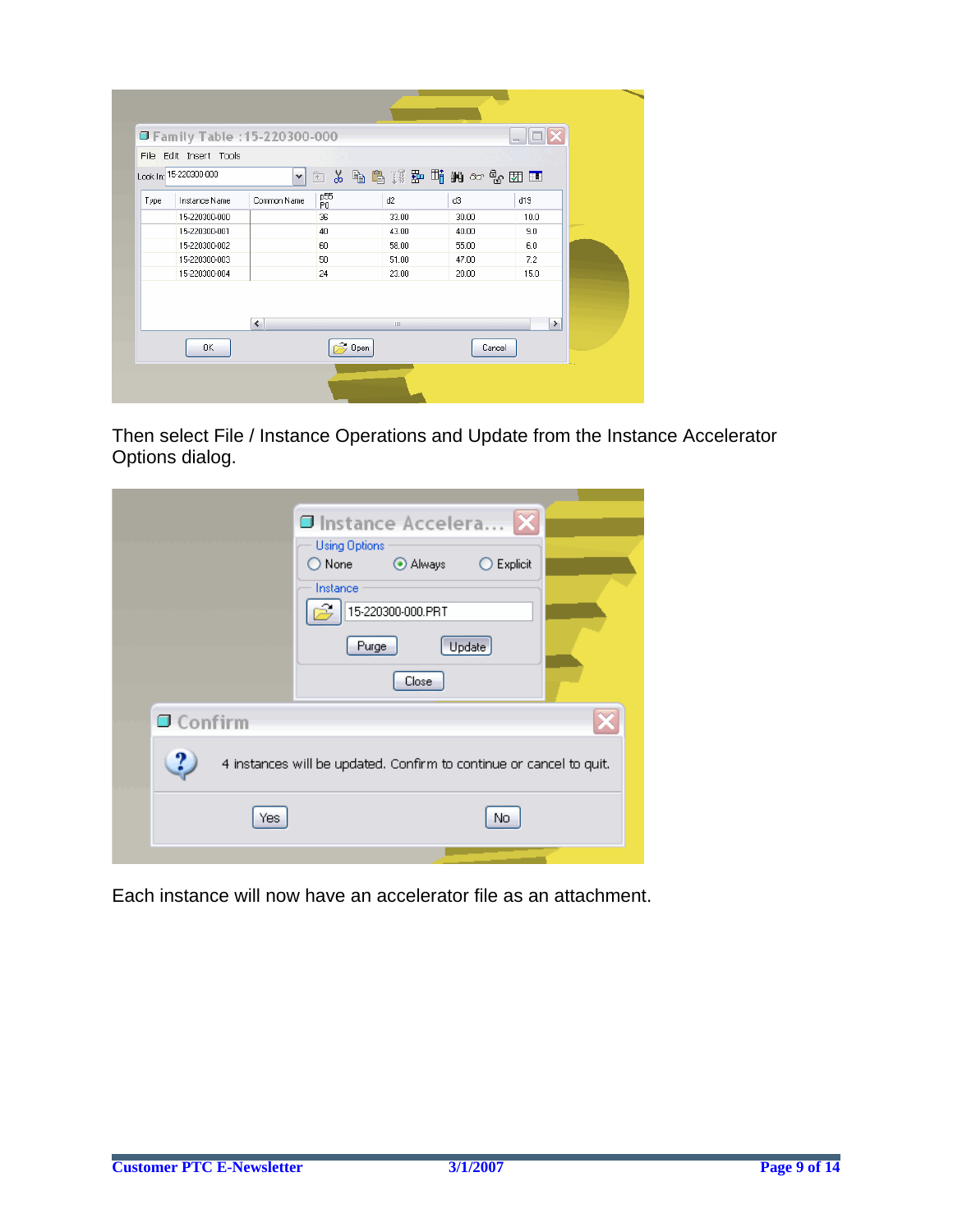|   | <b>Details of 15-220300-002.prt</b> |                  |                                                                                                                                                                  |                                                                                                                                    |                           |                                        |                                                           |                                                                                                               |                                                              |
|---|-------------------------------------|------------------|------------------------------------------------------------------------------------------------------------------------------------------------------------------|------------------------------------------------------------------------------------------------------------------------------------|---------------------------|----------------------------------------|-----------------------------------------------------------|---------------------------------------------------------------------------------------------------------------|--------------------------------------------------------------|
|   |                                     |                  | □ <sub>日</sub> 15-220300-002.prt Edit Properties                                                                                                                 |                                                                                                                                    |                           | $\blacksquare$ @                       |                                                           |                                                                                                               |                                                              |
| 旬 | ∩<br><b>ANDERSON</b>                |                  | Organization ID: OEM<br>Version: A1<br>Instance Type: Instance<br>General Status: Checked in<br>Authoring Application: Pro/ENGINEER<br>Location:<br>Description: | Library: Standard Parts<br>Number: 15-220300-002.PRT<br>Name: 15-220300-002.prt<br>File Name: 15-220300-002.prt<br>/Standard Parts |                           | Dependencies Complete?: true           | Created: 14 Feb 07 16:52<br>Last Updated: 14 Feb 07 16:52 | State: In Work - Released - Cancelled<br>Created By: Dave Design Engineer<br>Updated By: Dave Design Engineer | Team Name: 15-220300-002.PRT (OEM) - 15-220300-002.prt 41868 |
|   | $General -$                         | <b>▽ Content</b> |                                                                                                                                                                  |                                                                                                                                    |                           |                                        |                                                           |                                                                                                               | $\vert$ ?                                                    |
|   | <b>Related Parts</b>                |                  |                                                                                                                                                                  |                                                                                                                                    |                           |                                        |                                                           |                                                                                                               |                                                              |
|   | Associated Changes                  |                  |                                                                                                                                                                  |                                                                                                                                    |                           |                                        |                                                           |                                                                                                               |                                                              |
|   |                                     |                  | $\triangledown$ Attachments                                                                                                                                      |                                                                                                                                    |                           |                                        |                                                           |                                                                                                               | ?                                                            |
|   | Structure<br>Used By                |                  | <b>File Name</b>                                                                                                                                                 | Status                                                                                                                             | Download<br>Automatically | Content<br>Category                    | <b>File Size</b>                                          | <b>Last Updated</b>                                                                                           | <b>Updated By</b>                                            |
|   | References<br>Referenced By         | $\Box$           | 15-220300-002.xpr                                                                                                                                                | Current                                                                                                                            | Yes.                      | Instance<br><b>Accelerator</b><br>File | 776.75 KB                                                 | 14 Feb 07 16:52                                                                                               | Dave Design<br>Engineer                                      |
|   | Family                              |                  |                                                                                                                                                                  |                                                                                                                                    |                           |                                        |                                                           |                                                                                                               |                                                              |
|   | <b>Baselines</b>                    |                  | $\blacktriangledown$ Attributes                                                                                                                                  |                                                                                                                                    |                           |                                        |                                                           |                                                                                                               | $\mathbf{?}$                                                 |
|   | <b><i>Manufacture</i></b>           |                  |                                                                                                                                                                  |                                                                                                                                    |                           |                                        |                                                           |                                                                                                               |                                                              |

The status will be set to Current and the attachment will be downloaded automatically when the instance is downloaded to a workspace. Instance Accelerator Files are set to download automatically by default.

When you update your accelerator file, the attachment will be updated.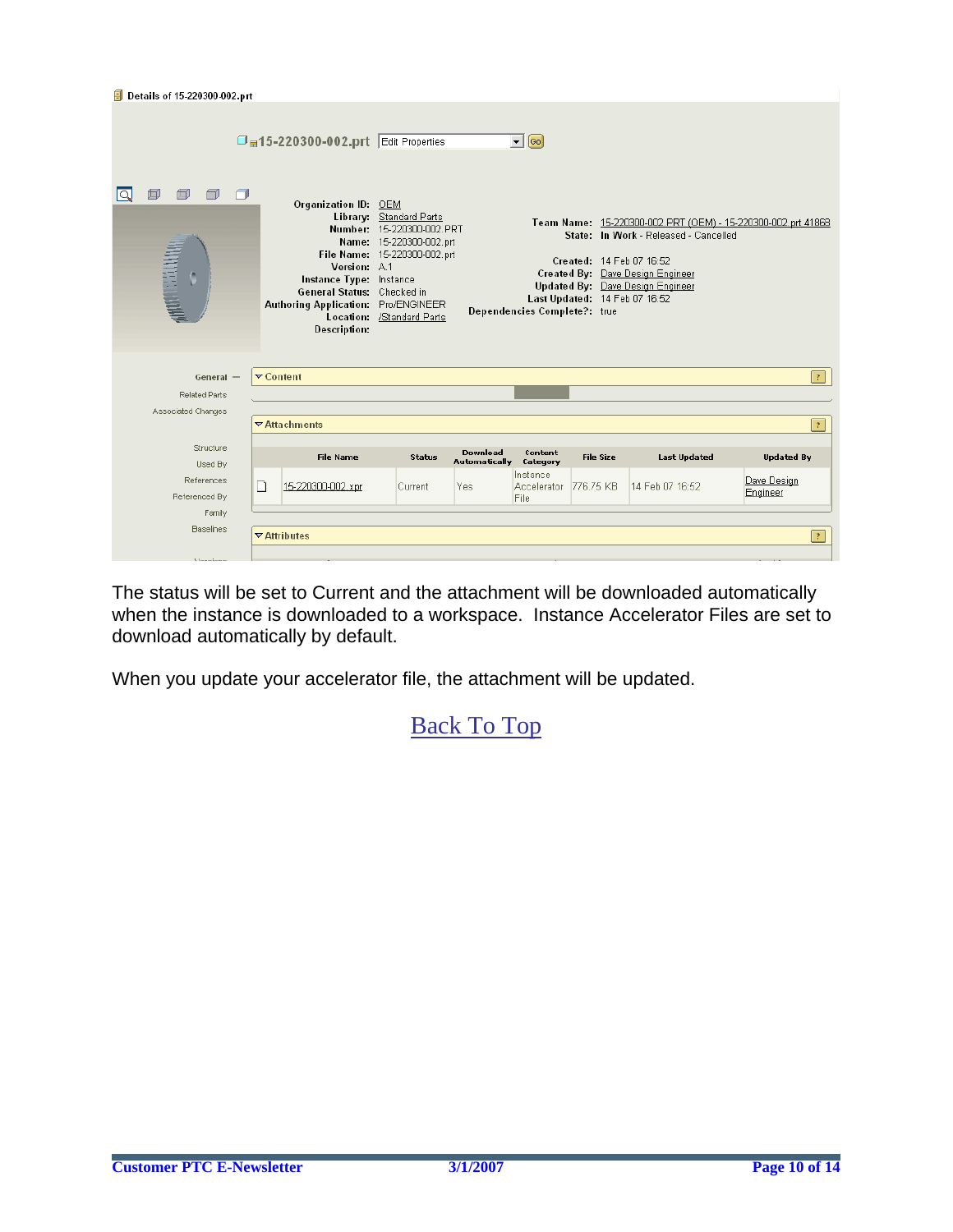## **Announcements**

### <span id="page-10-0"></span>Educational Resource Library

Learn things you always wanted to do - but didn't know you could.

This one stop educational resource library will help you learn more about PTC Solutions and provide you with technical materials developed by the product experts to help you become more productive.

Get tutorials, how-to videos and expert advice for:

- **Pro/ENGINEER** 
	- **EXECONCEPT** Conceptual and Industrial Design
	- **•** Detailed Design
	- **Simulation/Analysis**
	- Production
	- **Design Collaboration**
- Windchill PDMLink
- Windchill ProjectLink
- Pro/INTRALINK
- PTC Online Tools

Check out the [Educational Resource Library](http://www.ptc.com/community/proewf/newtools/tutorials.htm) today.

### PTC Tips & Techniques Newsletter Archives

Miss an issue! Can't find that awesome technique you read about? Fear not, you can click on the link below and go through our Customer PTC E-Newsletter archives.

### [Click Here To Access](http://www.ptc.com/carezone/archive/index.htm)

It's better than finding the Covenant of the Ark!

### PTC Tips & Techniques Webcasts: Work Smarter. Not Harder.

Click below to see regularly scheduled Tips & Techniques technical Webcasts that are designed to provide you with the most popular time-saving tricks that Pro/ENGINEER users of all skill levels will find useful. Get more out of your maintenance dollars!

Tips & Techniques: Work Smarter Not Harder!

### **E-PROFILES IS HERE!!**

We have been eagerly anticipating the debut of the new electronic version of Profiles Magazine and now it is here! This new web site will supplement the print edition of the magazine and will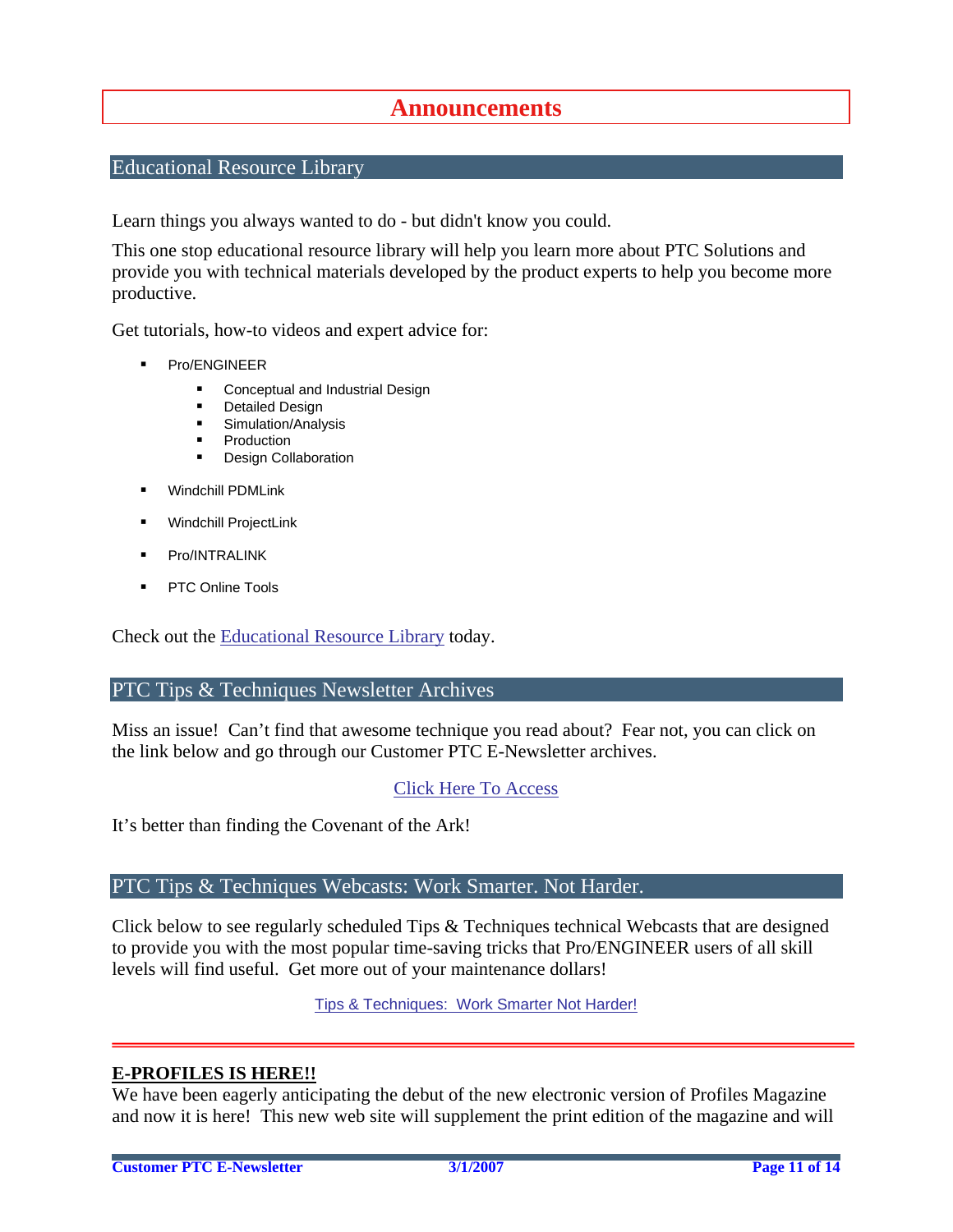provide new useful features not feasible with paper media. e-Profiles will provide you with 24x7, worldwide access to key information previously available exclusively in the print version. "Tips & Tricks," a popular feature pioneered by Pro/USER, has also moved to the web and will be expanded as the site matures.

Please take a few minutes to check out this new web site. We don't think you will be disappointed.

<http://profilesmagazine.com/>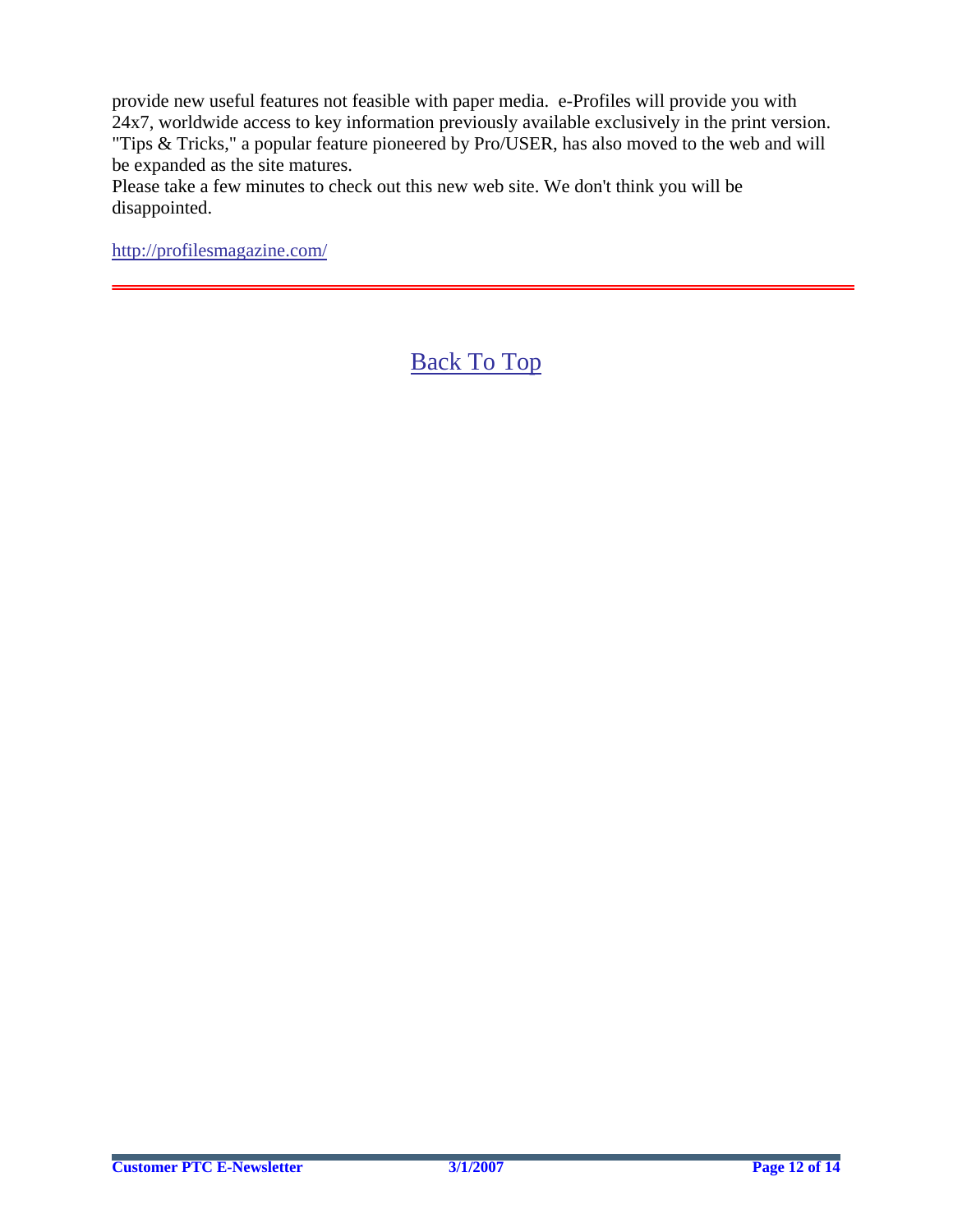# **Upcoming Events & Training Class Schedules**

<span id="page-12-0"></span>

| Upcoming, 2007   | Your local Pro/Engineer User Groups<br>http://www.ptcuser.org/rugs/                   |
|------------------|---------------------------------------------------------------------------------------|
| June 3 - 6, 2007 | Tampa, Florida<br><b>PTC/USER International Conference</b><br>http://www.ptcuser.org/ |

### Events

Our seminars and conferences seek to provide you with relevant information regarding product development trends in your industry as well as innovative software learning experiences. Think of them as a constructive day off where you can share experiences and swap ideas with your peers.

If you can't manage to get away, we'll bring it to you. Check back often for regularly scheduled live webcast events.

### [You're Invited to Attend…](http://www.ptc.com/company/news/events/index.htm)

Please visit the [PTC Education Services](http://www.ptc.com/services/edserv/) website for the latest training information including course descriptions, schedules, locations, and pricing.

• Attend a course at any PTC Center and receive a free copy of Pro/ENGINEER Wildfire Student Edition!

<http://www.ptc.com/services/edserv/index.htm>

### Live Instructor-Lead Virtual PTC Training Courses

Virtual Classrooms provide interactive learning with a trained PTC instructor in convenient and manageable sessions that last approximately 4 hours over a series of days. It's easy to join a class right from your desk using a phone or voice-over IP technology.

Sessions are performed just like a traditional ILT (including interactive exercises where you and the instructor can work on lab exercises together) and feature some of our most popular ILT courses. These sessions cover the exact same material as the traditional ILT in-center courses. Also look for some of our most frequently requested mini-topics delivered in the same format that are only an hour - two hours in duration.

If you have any questions about these sessions or would like to see getting other courses, not on this list, on the schedule please feel free to contact me for more details. They are a great way to bring training to you without you having to worry about location or being out from work for long stretches.